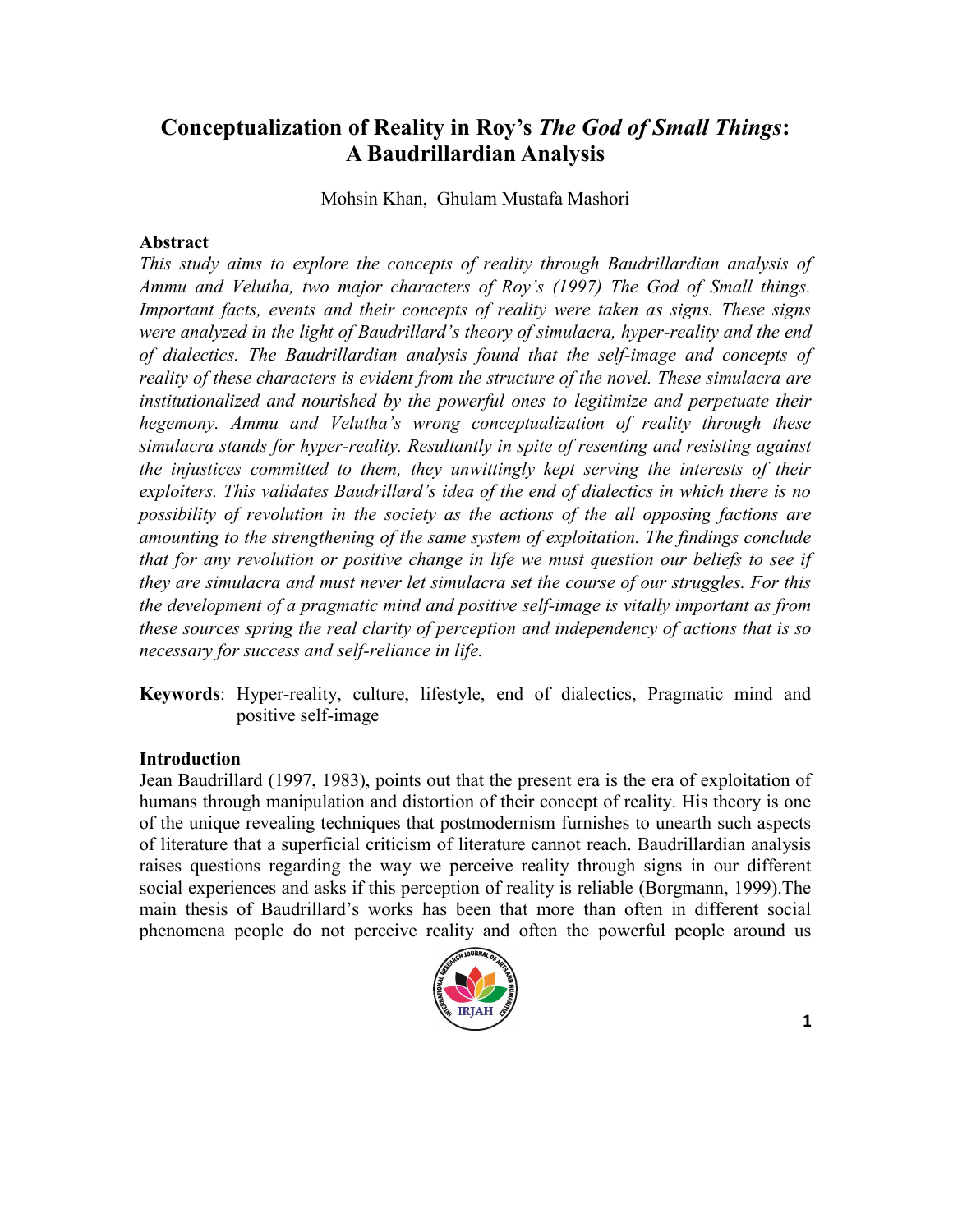tactfully cause us to believe in those concepts of reality that actually never exists. Thus they control and manipulate us mentally so that we may behave the way they want us to behave and keep serving their ends unconsciously (Best, 1994; Lauro, 2012). The present study also aims to make the Baudrillardian analysis of the concept of reality held by two major characters of Roy's (1997) the Man booker Prize winner novel *The God of Small things* namely Ammuand Velutha. The purpose of this study is to find out answers to the following questions:

- 1. What factors caused these characters to perceive reality wrongly and serve the interests of their exploiters consciously or unconsciously?
- 2. How hyper-reality resulting from this wrong perception of reality shaped their lives?
- 3. How the simulacra and hyper-reality brought about the end of dialectics in their lives?

The purpose of finding the answers to these questions is to deduce the principles of a really happy, meaningful and self-reliant lifestyle that are essentially important in these postmodern times to prevent us from becoming the instruments of the exploitative forces around us.

## **Background to Baudrillard's theory**

Barry (2002) points out that Baudrillard's theory has its roots in Ferdinand de Saussure's concept of linguistic Structuralism that later on was extended to other branches of epistemology as a surety to decipher the exact meaning and reality of things (Cahoone, 2003).

Saussure, in fact, discusses the role of language in the perception and communication of reality (Cuddon, 1991). According to Saussure's structuralism reality is something that can be perceived through the observation of material and immaterial signs around us in the form of a thought or sensation, but to express this thought we need language (Culler, 1985;Dryfus, 1983; Elliot, 2010).Language according to him consists of signs that represent the thoughts that spring in our mind when we experience the reality. Thus first we experience reality through our sense, as a result of this experience a thought springs in our mind and then we use a sign (a word or some image) to represent that thought. Though we believe that our sign actually represents the reality that we have experienced but as a matter of fact it only represents the thought that came to our mind when we experienced the reality that too arbitrarily as even the thought and the sign does not have any intrinsic relation. This is why the same thought in different languages is expressed with different words. In fact, by expressing thoughts in the sound form (signs) language indirectly (rather remotely) represents the reality. Hence the reality that we perceive and the linguistic signs, that we use to communicate that perception to others, have no intrinsic relation. Linguistic sign is one thing and the reality is another thing. Linguistic sign only, arbitrarily, represents the thought or sensation that we experience during our encounter with reality (Charles & Albert, 1959). This element of arbitrariness does not imply that we are completely free in the selection of a sign to represent our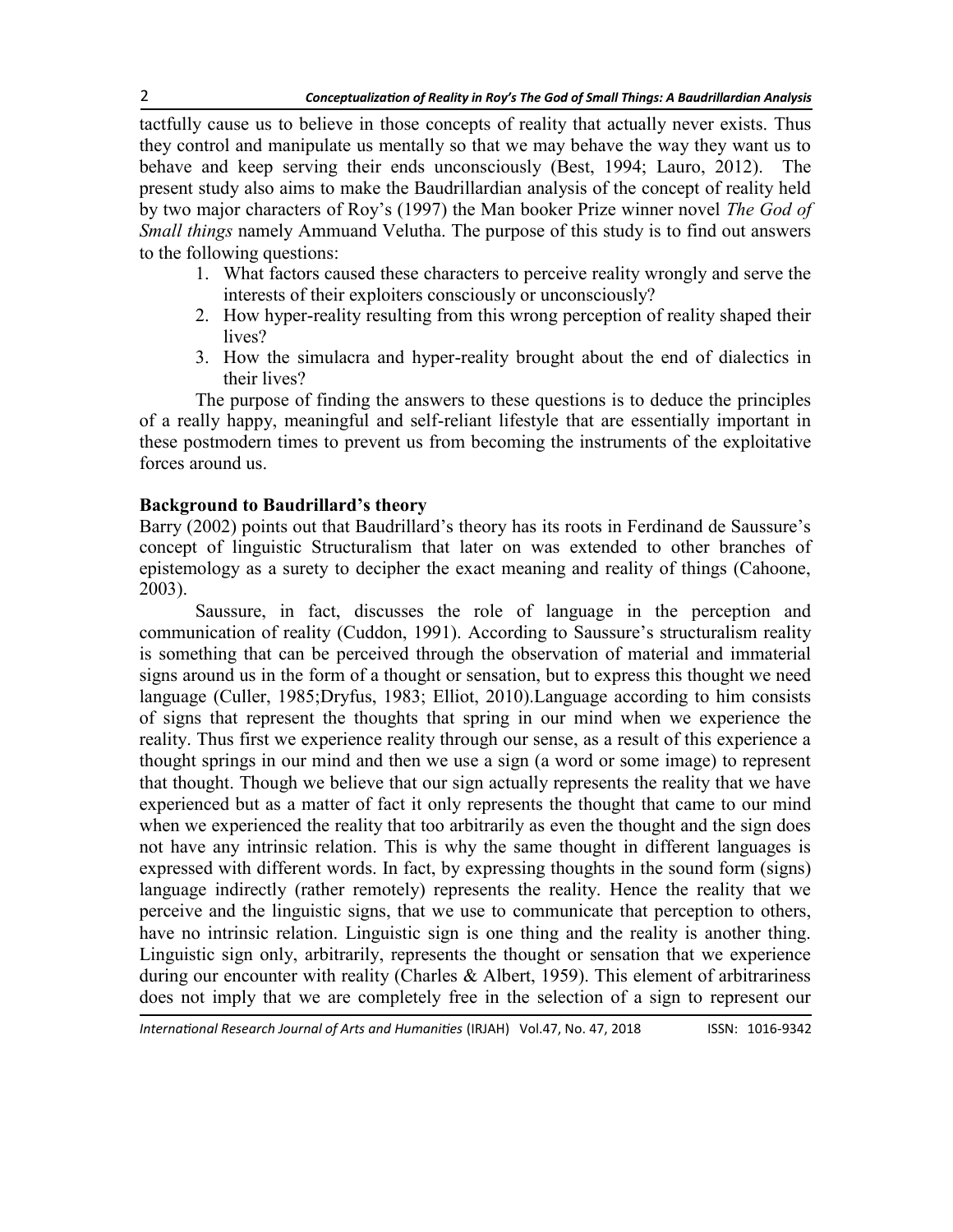experience of reality. No, our selection of sign must be in accordance with the norms and standards or conventions already set by the society for the use of these sign. According to Saussure first society arbitrarily assigns meanings to these signs that then these signs acquire an arbitrariness of their own which means we become bound to use these signs exactly in those meanings that the society has given to them. Such view of arbitrariness, in the relation between the reality and the sign to reflect that reality, necessitates that signs should also be in accordance with the conventions that the society agrees upon. If they are not in accordance with the norms, established by society for communicating ideas then we can never communicate our perception of reality (Charles & Albert, 1959). This leads to the conclusion, that understanding and using these conventions set by society, is a must for an individual to perceive and communication the reality. Here the idea that is of major significance for us is that according to Saussure reality is perceived and communicated through signs but the value and meaning of these signs is set by the society in which we live. This means we value and give meaning to things around us in accordance with the conventions and norms set by society (cited by Lodge, 2003, p. 8).

Derrida (1997) one of the founders of post structuralism points out that according to Saussure the sign does not have any metonymic or direct relation with the reality, it only represents the thought that springs in our mind as a result of experiencing some reality that means the sign only has metaphorical relation with reality and different people interpret metaphors in different meanings. Moreover different people come up with different thoughts in spite of going through the same experience. Thus a same experience and even a same sign may connote different kinds of realities to different people. This indicates that there is not any fixed concept of reality and most importantly language is not a reliable means of expressing and communicating reality as Saussure seems to claim.

#### **Formulation of Baudrillard's theory**

Baudrillard took the work of the poststructuralist to the extreme of skepticism, rather nihilism, theorizing that in these postmodern times all signs have become simulacra as they only simulate reality erroneously and always keep people disconnected with reality. Mostly they are created and manipulated by the powerful ones in the society to misrepresent or distort reality. To bring his theory home he describes the four states in which we may encounter a sign:

- In the first state sign is a true representation of the reality for which it stands for. In this state sign cannot be termed as simulacrum for it is representing reality truthfully.
- In the second state sign may represent a reality in a distorted form or instead of revealing some reality it may function to hide it. This second state can be taken as the first kind of simulacra in which instead of representing reality, it is simulated with dishonest intentions to misguide people.
- In the third state sign may represent some reality that has long died but the sign makes us believed that it still exists. Or it may simulate a reality that we desire to see so the sign tactfully convinces about the existence of reality.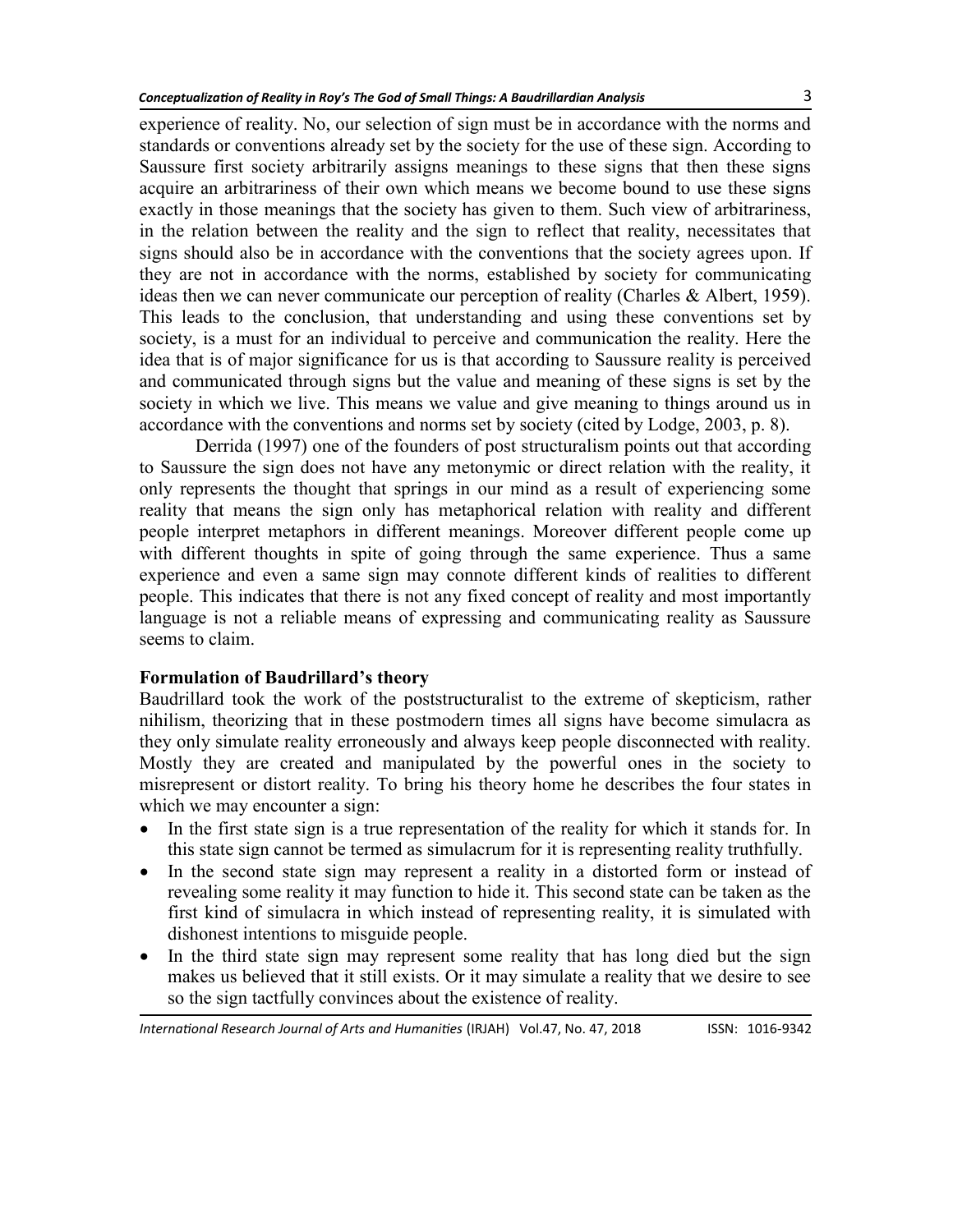In the fourth state, not only the sign but also the reality that it represents are nonexistent but the presentation of the false sign is so convincing that that no one dares to challenge the veracity of the sign and the reality that it is falsely representing.

## **Hyper-reality the logical result of simulacra**

Baudrillard's categorization of the sign in four states points out that the last three states of signs are the three different kinds of simulacra in which reality is only simulated in a dishonest way to alienate people from the facts. He further formulates that Hyper-reality is the logical consequence of being influenced by simulacra. His writings elucidate that Hyper-reality is psychological state in which a person believes that he knows the reality but actually he does not, as his perception of reality is based upon simulacra that are simulating or presenting reality erroneously. Baudrillard also presents hyper-reality as a mental state in which we neither are connected with the reality nor with imagination. We erroneously believe that we are living our dreams or we are getting what we desire but actually we are only being deluded by the signs to get trapped into this sort of thinking.

### **Hyper-reality and Simulacra the hallmarks of our postmodern existence**

Baudrillard (1997, 1983) points out that hyper-reality and simulacra are the hallmarks of our postmodern times. We are always consuming simulacra on the name of reality and are trapped into hyper-reality being deluded that our existence is in harmony with on ground facts. Whether it be a social or political phenomenon or historical or religious aspect of life, in every domain of our existence we are surrounded by simulacra. These simulacra keep affecting our mentality and condition us to view reality in a specific way. Since these simulacra are mostly the contrivances of the dominant strata of the society so the down-trodden ones perceive the reality in such a way that suits the interests of these dominant one and thus they unconsciously keep strengthening the system of their own exploitation and oppression. According to Baudrillard, since the oppressed ones see the reality the way their masters present it to them so no change can come in society. This causes Baudrillard to pronounce the end of dialectics, a situation in which, consciously or unconsciously, all factions of the society are striving to strengthen the same system of exploitation and oppression so no revolution is possible in the society.

### **Literature Review**

Best (1994), Lauro (2012) and Leonardo (2003) point out that in these postmodern times such signs are being insinuated into the schema of thinking of people that often have no connection with reality but they engender a specific kind of world view that suits the corporate interests of the capitalistic forces in the world. Lauro (2012) terms this strategy as the "technological colonization" of the world in which pseudo-events are staged to corrupt peoples concepts of reality to control and manipulate them. Wolfardt (1996) and Woolley (1994) maintain that mass media and technology are the main weapons that exploitative forces use to engender the false consciousness among people. Leonardo's (2003, pp.211-236) and Lauro (2012) maintain that Baudrillard theory furnishes best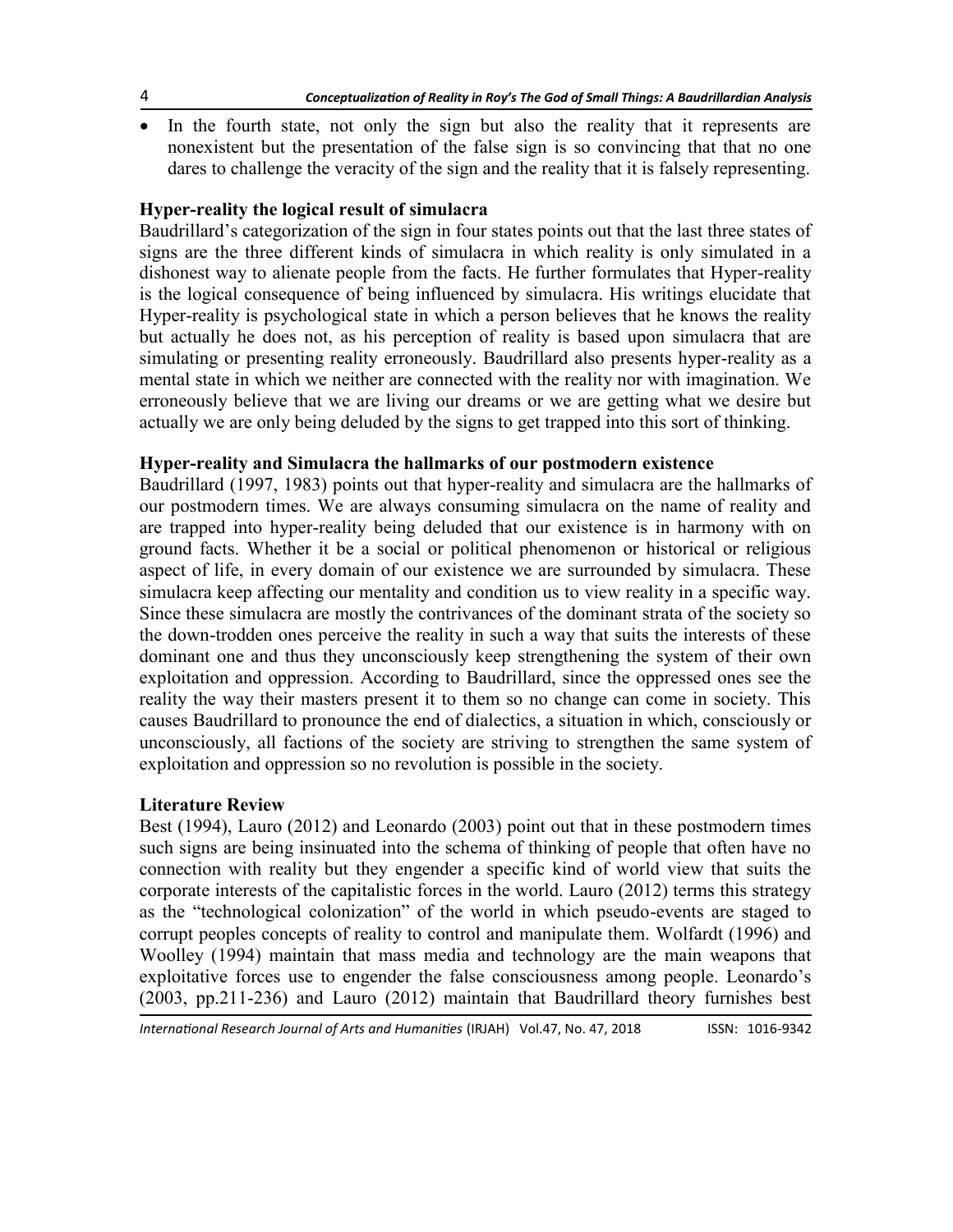tools to lay bare these fatal strategies and now more and more social research should be conducted in the light of his ideas to understand the causes of the end of dialectics.

In the field of literary criticism the studies of Erlingur (2006), Osmundsen (2012) and that of Nizamdoost and Amjad's (2011, pp.1-11) establish that hyper-reality affects the cognitive faculties of characters and paralyzes their power to make daring decisions. But mostly such studies are made upon science fictions and the impact of TV and theater upon their viewers. *The God of small things* is a panorama of heart breaking social realities (Das, 2012). This contains data recoded after deep observation of society. Probing this data, with the intellectual tools of Baudrillard, affords yet another opportunity to understand the operation of hyper-reality and simulacra in our actual day to day existence.

### **Research Methodology**

The study falls in the purview of qualitative research as the theory-based critical reading and objective observation of facts, related to Ammu and Velutha, will be the major tools of data collection in it. Being a theory-based analysis of the cultural and social settings of the two characters as depicted by Roy (1997) the study is ethnographic in nature. Data analysis and interpretation procedure

The procedure of data analysis and interpretation will be as follows:

- 1) First all the major events and facts that relate to these characters will be enlisted.
- 2) Then the wrong concepts of reality that these characters believe in will be presented. We believe these concepts to be wrong because they are not letting these characters live a successful and happy life.
- 3) Finally the important events, facts and concepts of reality held by these characters will be treated as signs and these signs will be compared and contrasted with Baudrillard's concepts of simulacra and hyper-reality to determine how these signs are functioning as simulacra and how they are causing hyper-reality that stands for erroneous perception of reality.

It is hoped that this procedure of data analysis and interpretation will clarify the causes that engender such simulacra and will also point out how the resulting hyperreality is leading to the end of dialectics, i.e. the possibility of any revolutionary or positive change in their lives.

This method is derived from Barthes' (2002) method of analyzing and interpreting literature that he used in the analysis of Balzac's short story Sarasin. As exemplified by Barry (2002) the method involves close reading of the text and taking the important facts in it as signs that have to be paralleled, compared and contrasted to reach the deeper implications of story. The only variance that the present study involves is that the signs, gleaned in the form of facts regarding these characters, will be compared and contrasted with the concepts of simulacra presented by Baudrillard and the quality of life led by these characters will be observed in the backdrop of the concept of hyper-reality that according to Baudrillard's is the essential outcome of these simulacra.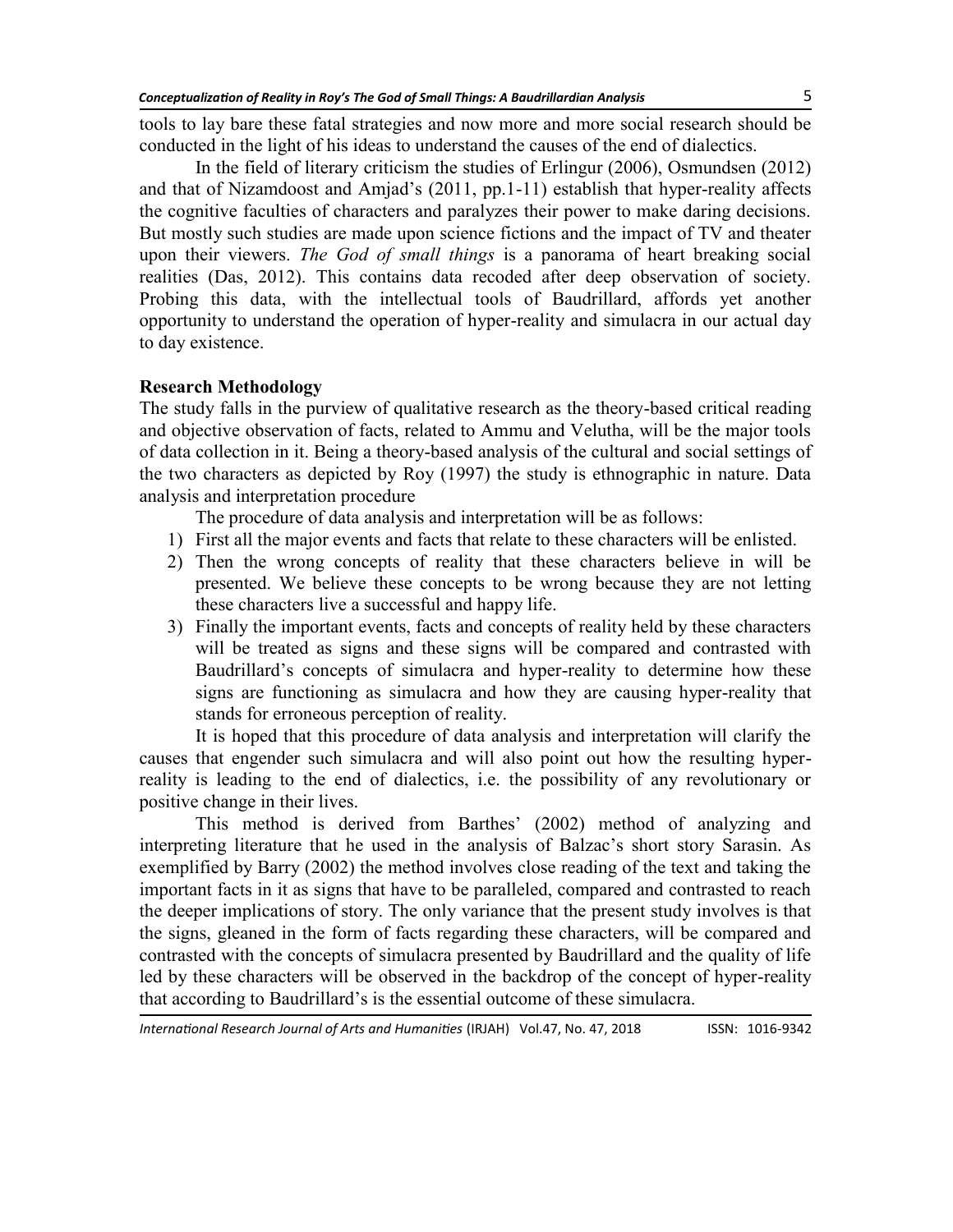#### **The synopsis of the story from the perspective of Ammu and Velutha**

To comprehend data analysis and interpretation it is important to have a synoptic view the story of the novel with particular reference to the three characters in question. This synoptic view of the story will make data analysis and interpretation process more meaningful to a reader who does not know anything about the story. It is important to note that the actual story of the novel has many dimensions but our synopsis will only summarize the story with special reference to the two characters chosen as the sites of data collection for our study.

Ammu is the sister of Chacko. Chacko is a foreign returned self-proclaimed Marxist landlord who on return took over the factory of jams and pickle set by her mother much against her will. When Ammu was a little child her father used to treat her and her mother very brutally. After getting young Ammu wanted to get rid of this soul crushing atmosphere as soon as possible. As soon as she felt that she had found a man who would give her security and all the joys of life she married him. But the man proved an incorrigible drunkard and finally when he proposed Ammu to sleep with his boss to save his job, Ammu got divorce from him and came back to her father's home with her twin children. Now his brother was the master of that house. To prove her worth Ammu started helping her brother in the affairs of the factory. The life at her brother's house now was very suffocating and insulting for her and her children as every member of the house used to make her feel that she and her two children are a burden upon them. But in that male dominant society Ammu felt that she had no way out but to tolerate all this for the safety of her children. She was twenty seven, young and attractive. She needed love and respect. The suffocating and inhuman atmosphere of the house caused her to incline towards Velutha who was a servant in the factory of her brother. Velutha belonged to a Pravan family that was considered untouchable in the society being extremely abject according to the cultural standards of the society. Velutha also fell in love her and they established premarital relations realizing that the society will never accept their marriage. Velutha was also a member of communist party of the area that was led by Mr. Pillai. Mr. Pillai was very clever politician who was afraid of Velutha as Velutha was a very talented and sincere party worker. He wanted to remove Velutha from his way. When Ammu's family came to know of the love affair an illicit relations of Velutha and Ammu they launched an against the fact FIR in the police station accusing Velutha of assaulting Ammu and kidnapping the children who happened to be missing that day. The children including the daughter of Ammu had fled from home being disheartened of the behavior of their elders. Unfortunately when they were crossing the river near to their house in a boat, their boat capsized and Sophie the daughter of Chacko drowned. On finding that the Family of Ammu has turned against him Velutha went to Mr. Pillai for political support but Mr. Pillai left him in the lurch as himself was looking for an opportunity like this to get him removed from his way. Velutha planned to hide for the night in the bungalow across the river where children also had gone. Later by when police found Velutha in that very bungalow where the remaining two children were hiding they believed that the accusations alleged upon Velutha must be true so they beat Velutha so ruthlessly that he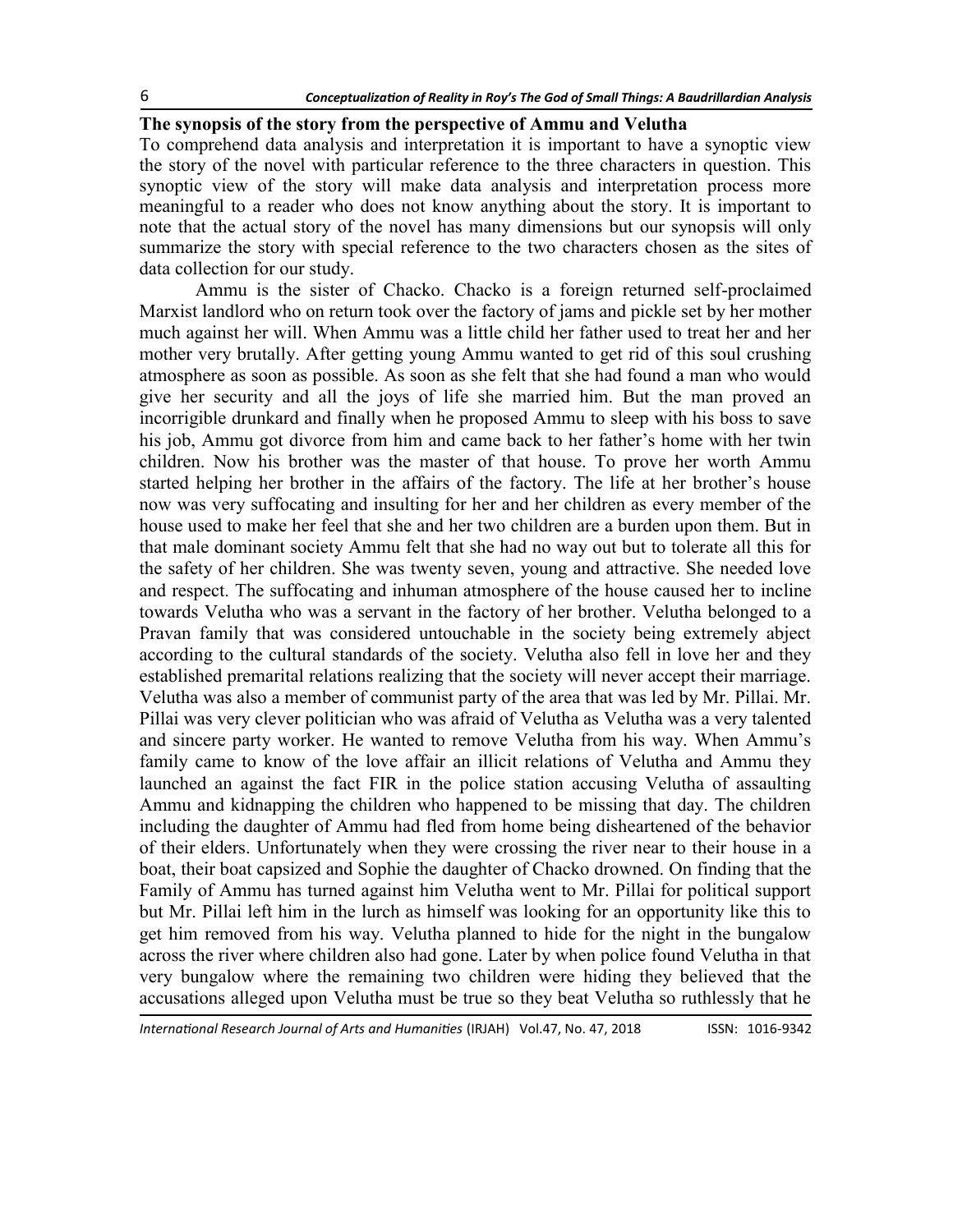died in the police station. Later that police got seven years old son Ammu convinced to witness that they were really kidnapped by Velutha who killed the daughter of Chacko as well. Ammu tried to tell the truth in the police station but now the police authorities, being themselves accomplice in the crime hushed up her voice. Later on the instigation of her Aunt Baby Kochamma, Chacko expelled Ammu from the house considering her responsible for the entire predicament that fell upon their family. Ammu tried to find some job so that she might live peacefully with her two children but gradually the extremely tough exiled life broke her completely and she died in an office while she was waiting to be interviewed for a job.

## **Data Analysis and Interpretation**

## *Facts and events related to Ammu*

- Ammu's bringing up in a very oppressive and asphyxiating environment.
- Coercive and brutal behavior of her father to her and her mother
- Her mother's quiet toleration of all the cruelties of her father
- Ammu's getting married with a hope to find security and happiness in life
- Her choice for a husband
- Charming, pleasant and promising personality of her husband before marriage and his shameful conduct after marriage
- Her husband's proposal to her to sleep with his boss to save his job
- Divorce from her husband
- Her return to home with her seven years' twins
- Her reception as a burden upon family
- Her reliance upon her brother after divorce.
- Her role as free of cost labor to her brother in managing the accounts of the factory.
- Mortifications as a divorcee
- Disparaging of her children
- Her irresistible physical charms and her physical passions
- Her falling in love with Velutha, a servant in their factory and a man from the class of untouchables of society
- Sexual aberrations with Velutha
- Her strange carefree behavior during her relations with Velutha
- Murder of Velutha because of her
- Her efforts to expose the reality of Velutha's murder and insulting response of police
- Her expulsion from the house by Chacko
- Separation of children
- Her way of thinking after being expelled from the house
- Her preference to believe her daughter to be of seven years even though she turned eleven

*International Research Journal of Arts and Humanities* (IRJAH) Vol.47, No. 47, 2018 **ISSN: 1016-9342**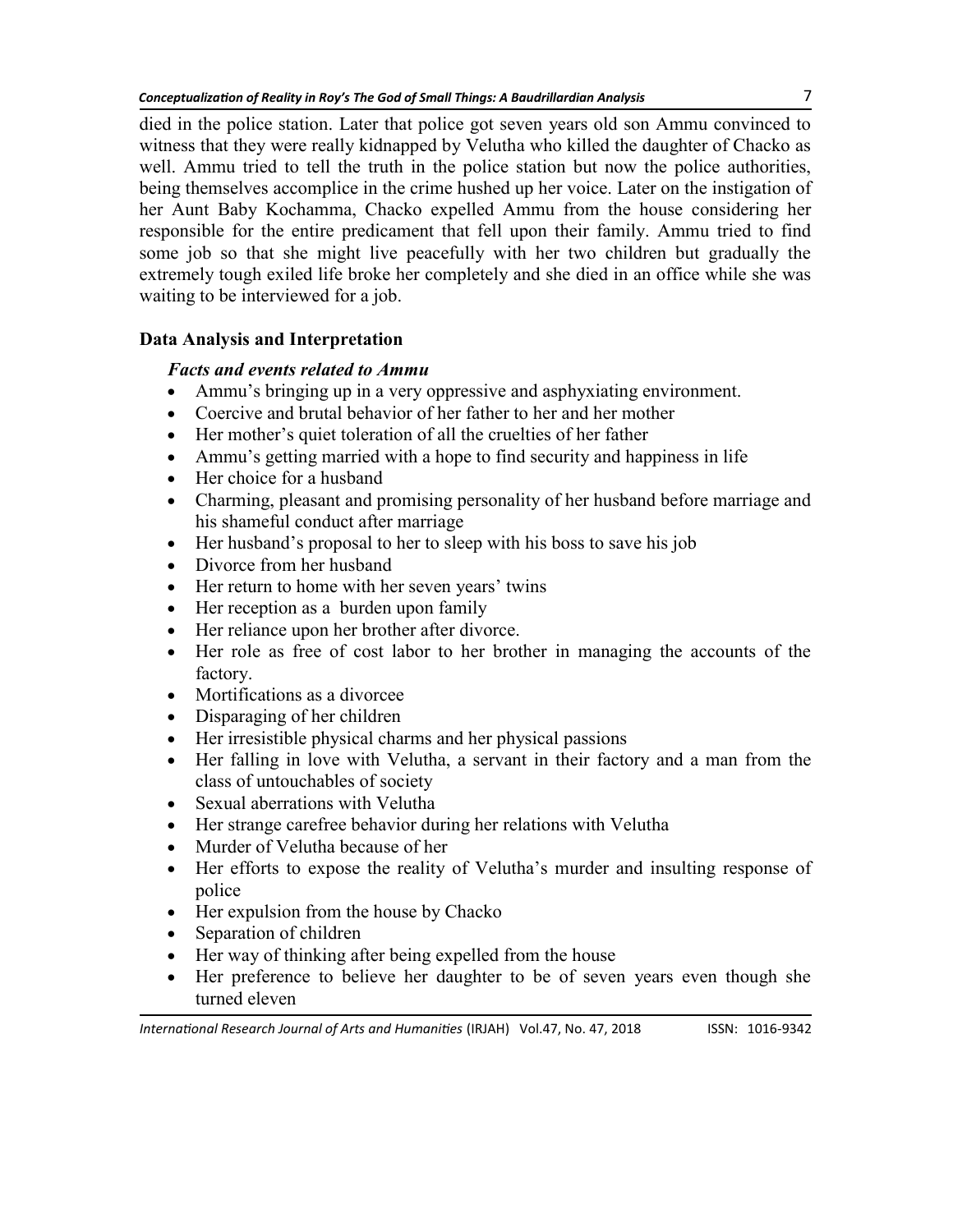- Her hopeful and self-reliance oriented way of thinking after being expelled from
- Efforts to find a job
- Death while waiting to be interviewed

## *Wrong Concepts of Reality held by Ammu*

- Her self-image as a helpless and choice less lady
- The world-view about divorced ladies received from the society and blindly accepted
- Her belief that there is no way but to tolerate the injustices of her brother
- Dissonance between the internal thoughts and external conduct
- Her awareness of the falsehood of opinions imposed upon her by society
- Her faith that she must have the shelter of some man for security and happiness of life
- Change in viewing society after falling in love with Velutha
- Change in self-belief after being expelled from the house

### **Baudrillardian Analysis and Interpretation of Ammu's Perception of Reality**

Now when we make Baudrillardian analysis of the realities that Ammu believed in, we find that Ammu's way of thinking and behaving was exactly in harmony with Baudrillard's idea of hyper-reality in which a person mistakenly believes that his/her perception of reality and his/her conduct is based on the correct understanding of facts. But the notable thing is that in every case she interpreted facts and events in accordance with the cultural norms and influences of the society that she was conditioned to accept unquestioningly since her birth. Resultantly the events and facts worked as simulacra in her pursuit of happiness and security as she could never recognize their proper implications.

Baudrillard's (1983, 1997) theory posits that Living with a wrong self-image, indoctrinated to you by society, is also an example of hyper-real existence. Ammu's estimation about herself as a helpless and choice-less lady was also a perception that she passively received from society without questioning its worth.

> [Particularly after divorce] For her she knew that there would be no more chances. There was only Ayemenem now. Front verandah and a back verandah. Hot river and pickle factory.

> And the background, the constant, high, whining mewl of local disapproval. (Roy, 1997, p. 43)

Pointing out this powerful impact of society Baudrillard (1983, 1997) also theorizes that our concepts of reality about social phenomena are the results of the influences that we receive from society. Certainly her mother's quiet toleration of her father's brutalities also conditioned her (Ammu) to accept this worldview. She (Ammu) was brought up in a male-dominated society where men were regarded as the only source of happiness and security for women. In spite of all the talents and great qualities they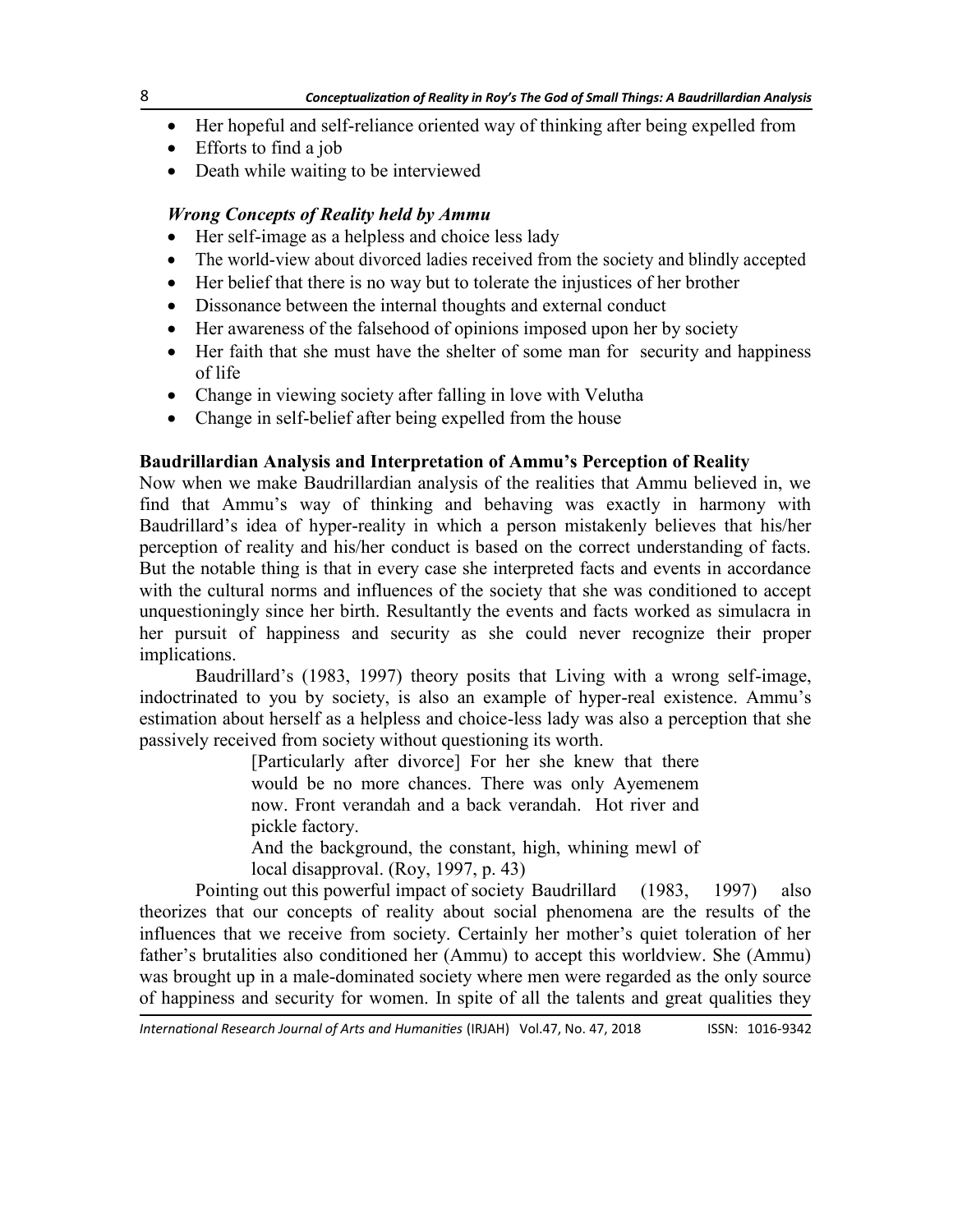must be under the putative shelter of some man to live respectably in that society. Hence in spite of all the belittling and inhuman behavior of her husband Ammu's mother established a profitable Pickle and Jam factory but she could not stop her son Chacko from usurping that factory as after her husband now it was he who gave her a false sense of protection and security. Baudrillard (1983, 1997) posits that commonly held social norms and ways of thinking are often the simulacra, fashioned and established by the powerful ones in the society just to control people. He calls this process "the worldly and spectacular manipulation of consciences" (1983, p.16). This manipulation of conscience, in case of Ammu, is evident everywhere. Everywhere she is duped to accept a reality that has no presence. It was this belief that caused her to hastily marry a person merely on the basis of his apparently charming and promising personality. Promising in the sense that Ammu hoped that this man would get him all those happiness that she had yearned for at her father's home. Clearly by describing the personality traits of her husband before marriage Roy (1997) hints at the simulacral aspects of her would-be husband:

> "He was a small man, but well-built. Pleasant-looking. He wore Old-fashioned spectacles that made him look earnest and completely belied his easy-going charm and juvenile but totally disarming sense of humor. He was twenty-five and had already been working on the tea estates for six years. He hadn't been to college, which accounted for his schoolboy humor. He proposed to Ammu five days after they first met. …She thought that *anything*, anyone at all, would be better than returning to Ayemenem<sup>"</sup>. [to her father's home] (Roy, 1997, p. 39)

The spell of this simulacrum broke after marriage when Ammu found her husband to be utterly ruthless and irresponsible drunkard who even insisted her to sleep with his boss to save his job. This made Ammu divorce him.

> Later [after divorce] looking back on the day, Ammu realized that the slightly feverish glitter in her bridegroom's eyes had not been love, or even excitement at the prospect of carnal bliss, but approximately eight large pegs of whisky. Straight. (Roy, 1997, p. 39)

Baudrillard's (1983) idea of the precession of simulacra points out that when all concepts of reality are based upon a false, baseless rather meaningless belief then all realities that we believe in are mere simulacra that have no truth behind them. Our faith in these simulacra never lets us perceive the truth and even if we listen to that truth in the depths of our heart, the power of these simulacra paralyze us and never let us act in accordance with that truth (p. 10-11). Precession of simulacra also stands for getting entangled into one simulacrum after the other. This is exactly what happens to Ammu. After getting rid of the simulacrum of her husband she succumbed to the simulacrum of her brother as her way of thinking was never letting her to perceive the fact that she must learn to rely upon her own self to secure real peace and happiness for her and her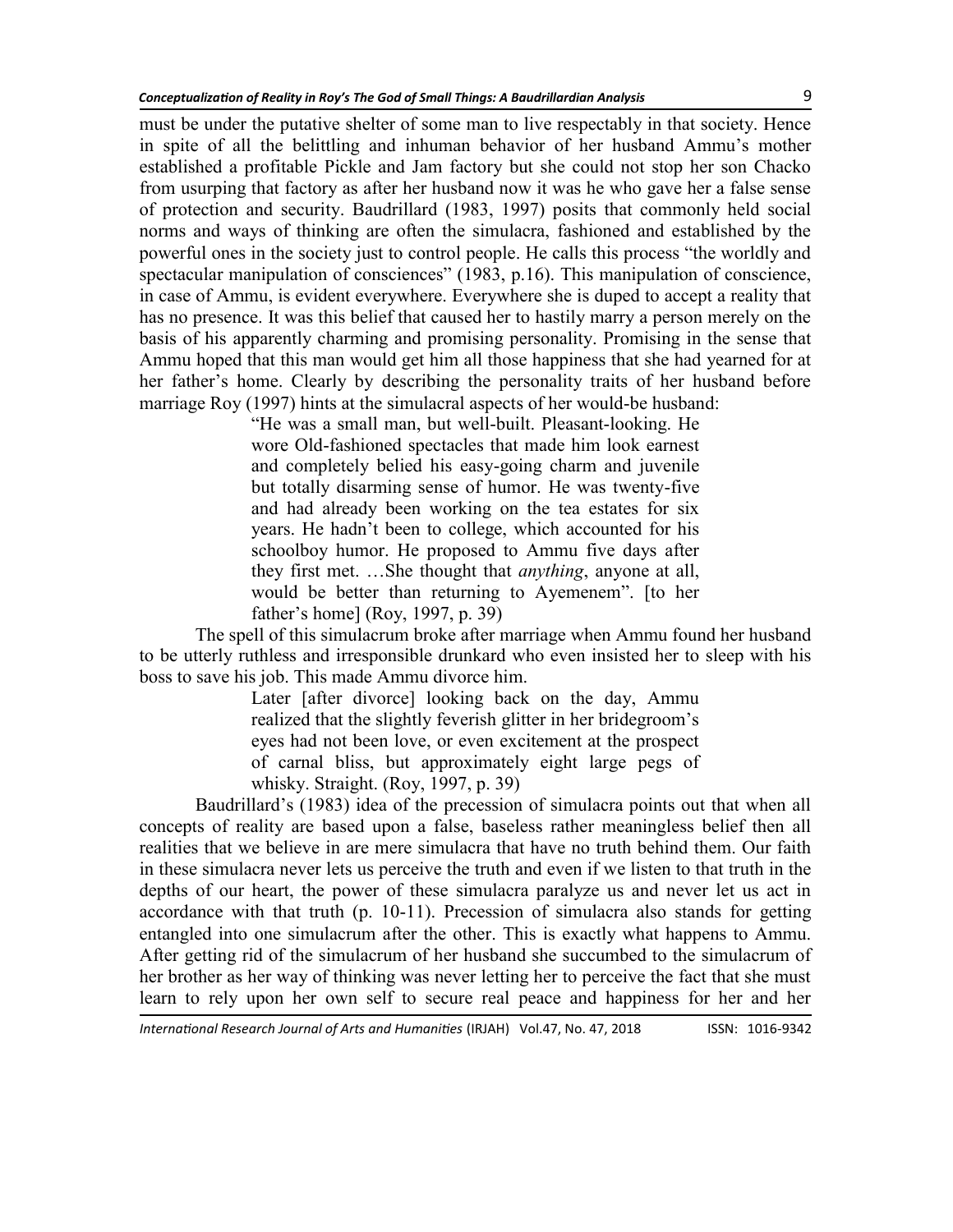children. Her brother kept using her as a free of cost labor in the affairs of factory and always made her believe that she and her children were millstones round his neck. The way she and her children were being humiliated and mortified at her brother's house was convincing enough to make her realize that she and her children had no future there, but her opinion about herself as a helpless and choice-less lady blocked her mind and never let her explore her possibilities. She must have decided to go for self-reliance by relying upon her own potentials.

Another simulacrum that the culture indoctrinated to her as an unbreakable rule was her belief that at the age of 27 and in spite of being so attractive and full of passions she must live a stoic life, curbing her physical passions. A person can only simulate this sort of life otherwise to live with complete equanimity of heart and mind in such conditions is an illusion but Ammu believed in this illusion. In his essay *The Strategy of the Real* Baudrillard (1983) explains that simulation is a process of creating an illusion in which we interfere with the very principle of reality that always leads to disastrous outcomes (p.38). Her belief in this illusion was a real reason of her succumbing to sexual aberrations with Velutha, for the purpose of this simulacrum was to suppress an undeniable reality of her natural passions. Baudrillard (1983) philosophizes that whenever reality is suppressed by a simulacrum it takes its revenge in the form of disastrous consequences (p.17).

Most interestingly Roy (1997) suggests that most of the ideas that we believe in under the influence of history are also simulacra. Our blind acceptance of these ideas without questioning their logic also prevents us from creating an amiable society. The social history of Ayemenem was based upon class and caste system in which people of some castes were by birth respectable and sacred and some, by birth filthy and untouchable. Velutha belonged to the caste of Pravans that were regarded untouchable and filthy by birth. Since childhood Ammu believed in this age old tradition as this is how her parents taught her to think. But after divorce she when she fell in love with Velutha she realized the worthlessness of this simulacrum that blinded society to the reality that all humans are equally respectable. She realized that she never taught her children such hate-invoking history; resultantly there was a genuine bond of love and affection between Velutha and her children. They loved and respected each other like true humans who are not affected by the friends of history. Narrating the moment when they first fell in love with Roy writes:

> ―[Velutha] standing in the shade of the rubber trees with coins of sunshine dancing on his body, holding her daughter [Rahel] in his arms glanced up and caught Ammu's gaze. Centuries Telescoped into one evanescent moment. History was Wrong-footed. Caught off guard. Sloughed off like an old snakeskin [Sic].…In that brief moment Velutha looked up and saw things that he hadn't seen before. Things that had been out of bounds so far, obscured by history's blinkers. [Sic]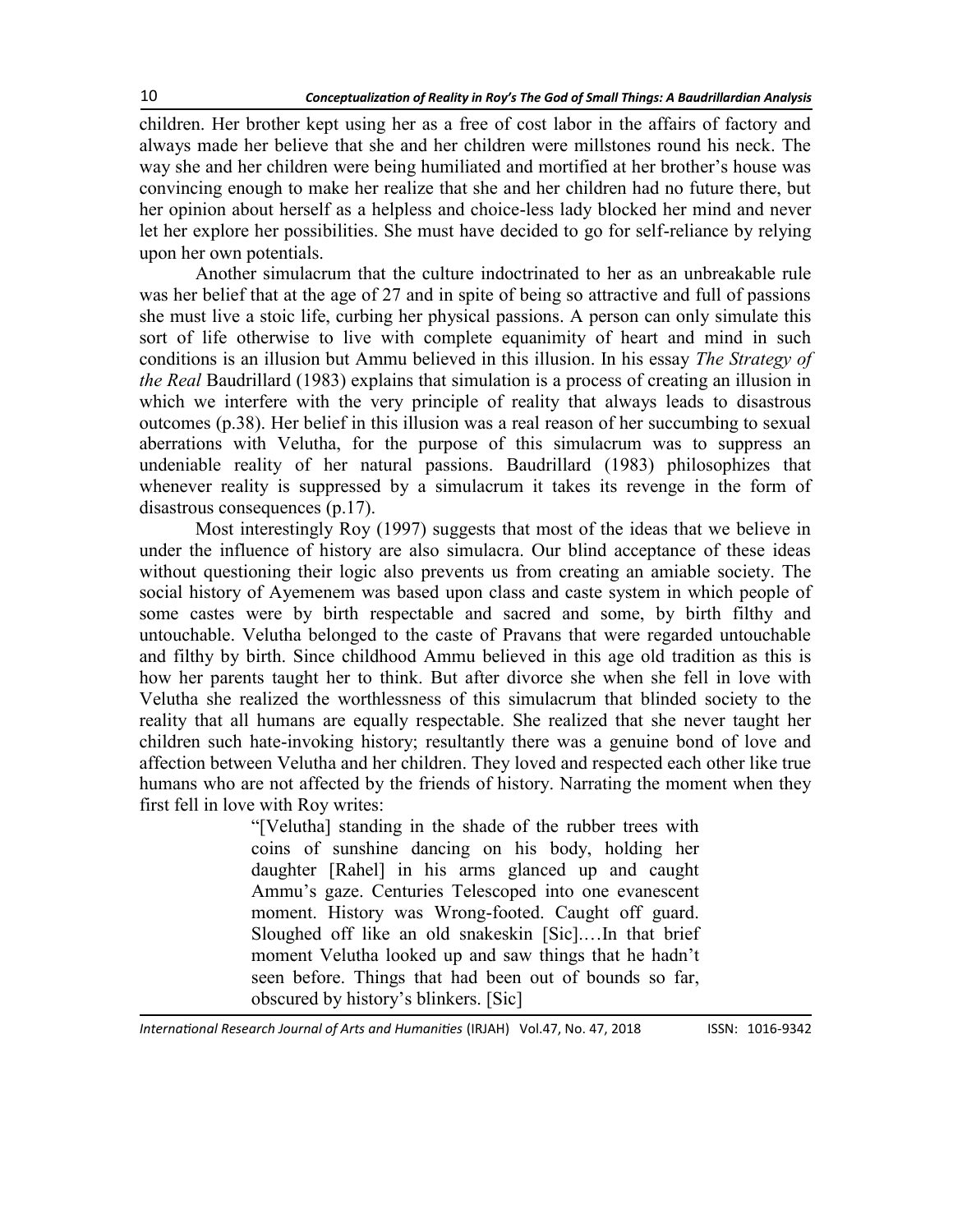Simple things.

For instance, he saw that Rahel's mother was a woman. That she had deep dimples when she smiled and that they stayed on, long after her smile left her eyes. He saw that her brown arms were round and firm and perfect. That her shoulders shone, but her eyes were somewhere else… Ammu [also] saw that he saw. She looked away. He did too. History‗s fiends returned to claim them. To wrap them in its old scarred pelt and drag them back to where they really lived where the Love Laws lay down [that] who should be loved. And how. And how much. (Roy, 1997, p. 176-177) [Sic]

Here Roy is establishing an idea that for the most part history is purposefully concocted by the powerful ones to keep people live with false conventions and beliefs. Such false beliefs and conventions are the simulacra that distort reality and help the powerful ones to control and exploit other people and make them behave the way they want.

It is only after you get out of the spell of a simulacrum that you see things in their proper reality and make proper decisions. Ammu got rid of the simulacrum of men as an ultimate surety to women's happiness and security when finally Chacko expelled her from the house. Now she realized that that she must get some job somewhere to create a happy life for her and her children. Earlier on, all the social simulacra had paralyzed her thoughts and were not letting them allow understanding that ultimately she would have to realize upon her own self to live respectfully in that society.

Accepting realities of the present when they are very grim and painful is also a difficult thing. This is why as life moves forward, the past seems more charming to us. This is also a state of hyper-reality as now being overpowered by nostalgia we feel our past realer and more beautiful than the present. According to Baudrillard (1997, 1983) in these postmodern times when the whole life experience of people is fraught with simulacra and hyper-reality people love to live in their past just to falsely give themselves a sense of being in touch with reality as he writes, "When the real is no longer what it used to be, nostalgia assumes its full meaning" (1983, p.12). When Ammu was expelled from the house and she occasionally used to come to meet her daughter, she always brought gifts for her according to the age of seven even though her daughter had turned eleven and was quite a precocious young girl. She always treated her as though she was of the same age when she left her. On such occasions he used to do most of the talking and rarely let her talk:

> ―She seemed terrified of what adult things her daughter might say and thaw frozen time. Fear made her garrulous. She kept it at Bay with her Babble." [Sic] (Roy, 1997, p.160)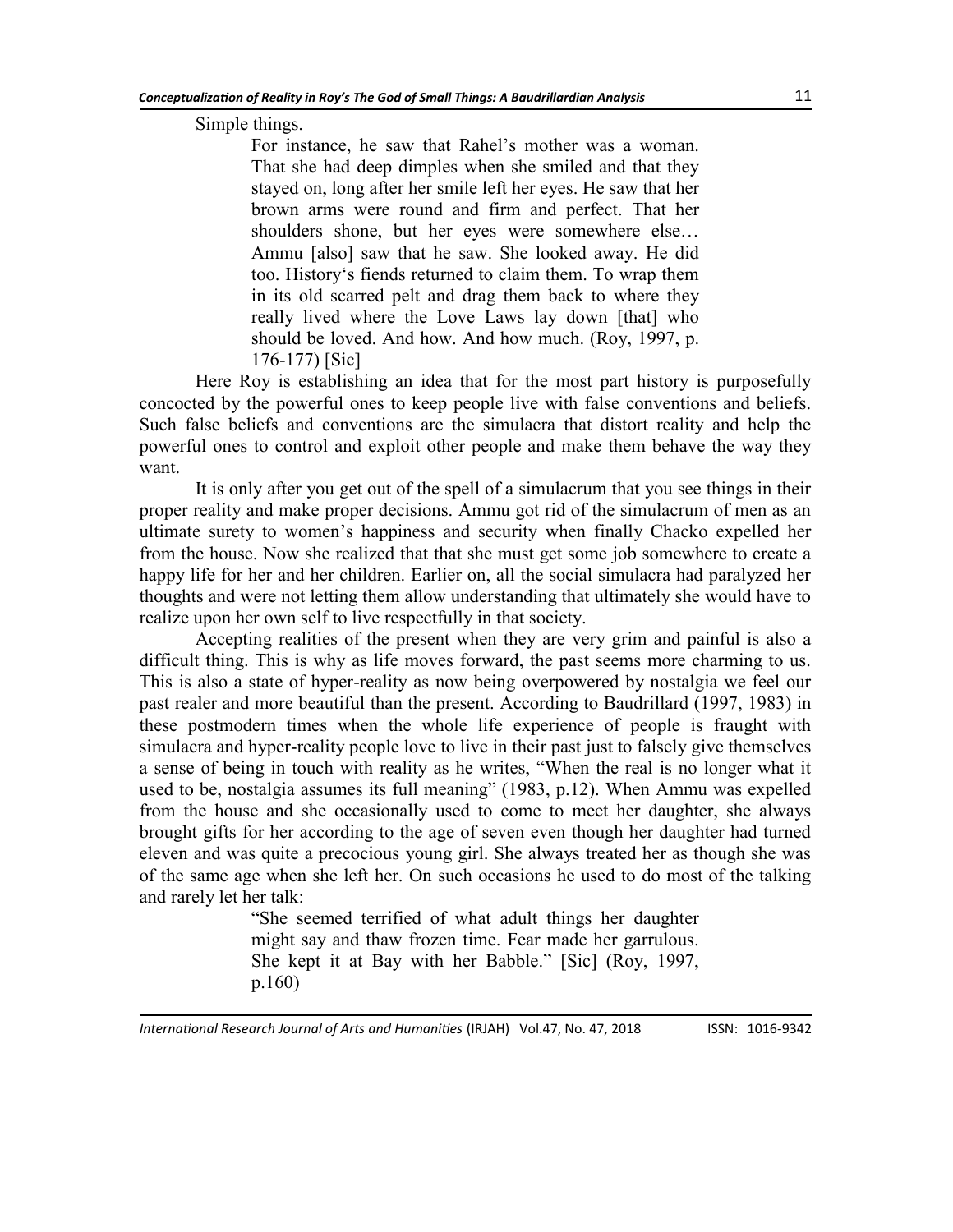Baudrillard (1983) points out that in a hyper-real state of mind often a person senses that what he believes in is not true but the power of simulacra paralyzes his judgment and never let him shatter the concept of reality that actually is a simulacrum. He calls this ambivalent state of mind as the strategy of deterrence and peaceful coexistence in which the exploited ones live with their exploiters without revolting to their exploitations. Ammu also understands it inwardly that that her brother is not sincere with her, she also understands that the values and norms that her family upholds and love laws that it has chalked out that who should be loved and how and how much are totally inhuman and against the principles of liberty equality and justice but still she kept abiding by these love laws and hypocritical values of the society. Her sexual involvement with Velutha was in fact her refuge from these hypocritical values that she kept following in spite of not following them that made her resistance against the system useless.

## *Facts and events related to Velutha*

- Belongs to a class despised and considered untouchable by society
- A very talented, engineer type carpenter who can set right all the technical problems of the factory
- Considered inevitable by Chacko
- Permitted to mingle freely in the touchable workers of the factory due to his extraordinary talents
- Inherent contempt of the touchable factory workers for him
- His hatred and resistance against the unjust caste-based social system as a communist under the leadership of Comrade K.N.M. Pillai
- The only card-holding activist of the communist party along with Comrade Pillai that equates him to Comrade Pillai in the affairs of the party.
- Comrade Pillai's latent hatred for him for being a potential threat to his leadership in the locality
- Charming and affable deeply loved by Ammu's twins
- His genuine love for Ammu's children
- Ammu's falling in love with him due to his physical charms
- His sexual aberrations with Ammu
- Ammu's family's secret hatred for him on knowing that he is an official activist of the communist party
- Their contrivance to get him murdered by the police on knowing his love affair with Ammu
- Their allegations that he assaulted Ammu to rap her and kidnapped their children
- His request to Comrade Pillai for help
- Comrade Pillai's refusal to help him on the name of party discipline
- His escape and being caught by the police
- Children's fleeing from the house and their incidental recovery by police at that very place where he was hiding

*International Research Journal of Arts and Humanities* (IRJAH) Vol.47, No. 47, 2018 **ISSN: 1016-9342**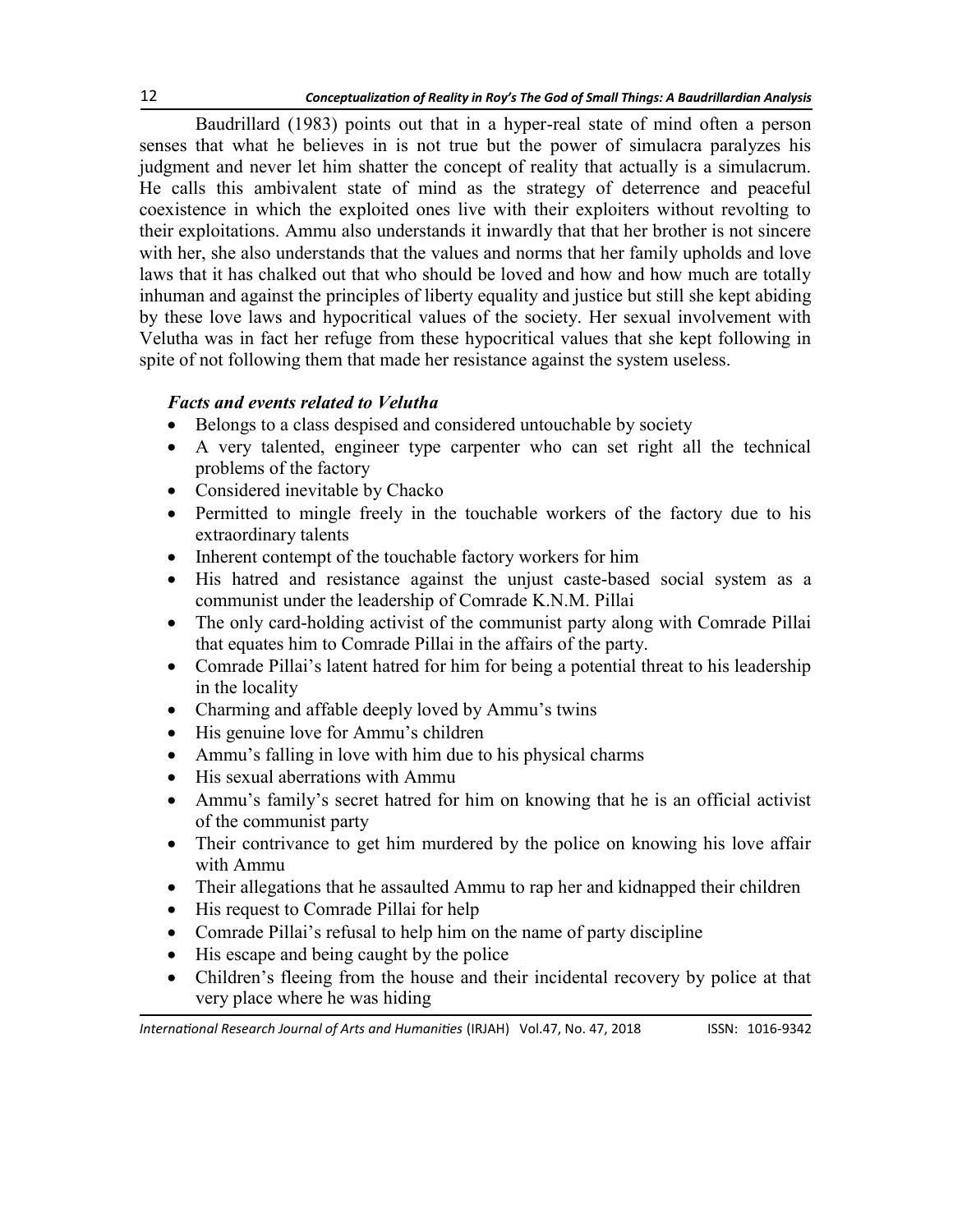- Estha's (the son of Ammu) one word statement against him a few moments before his death
- His death a source of strengthening the same system of oppression that he was fighting against
- Enlargement in the political stature of Comrade Pillai after his death

### *Wrong Concepts of Reality held by Velutha*

- Ambivalence in his thoughts and feelings
- His faith in the struggle of the Communist party
- His faith in the leadership of Comrade Pillai
- His reliance upon Chacko as a sustainer of his family
- His unconscious acceptance of the caste system of the society
- His love for Ammu and her children and hatred for their family

## **Baudrillardian Analysis and Interpretation of Velutha's Perception of Reality**

Velutha's thoughts and actions are marked by ambivalence that is a typical symptom of a man in hyper-reality. He was waging war against the caste-based social system but his conduct was strengthening the same cruel system. The local communist leader Comrade Pillai, Chacko and even Ammu all were simulacra to him that kept leading him astray and finally brought about his death. He used to believe that Chacko was the sustainer of his family who was generous enough to let him work in his factory but the fact was that his technical skills were inevitable for the operation of the factory. Chacko himself confessed it in one of his secret meetings with Comrade Pillai that he could not do without him as he (Velutha, being a man of all work) practically ran the factory (Roy, 1997, p. 279). So he was unaware of his central position in the factory that amounts to wrong perception of reality. We can say that like Ammu he also was living with a wrong self-image and the simulacra of Chacko and Comrade Pillai never let him make the proper estimation of his potentials. Comrade Pillai was always afraid of his genuine attachment to the cause of the party and wanted to get him off his way, as such sincere activists could daringly overthrow selfish leaders like him. As a matter of fact not only Comrade Pillai but the whole putative struggle of the Communist party for social equality and justice was also a simulacrum that caused him to serve shrewd leaders like Comrade Pillai blindly. He could never perceive that most of the communist leaders like Comrade Pillai are in league with the capitalists like Chacko and their entire struggle in the party is for their own vested interests and they have nothing to do with the misfortunes of the poor like him. All the so called protests and meetings of the party to exterminate this cruel system were simulacra that kept deluding simpletons like him that the party is sincerely waging war to get them their rightful place in the society. The party comprised of workers both from touchable and untouchable castes of the society and these workers themselves were not willing to end these baseless social divisions. They loathed Velutha for his being from an untouchable caste. This again proves that the whole struggle of the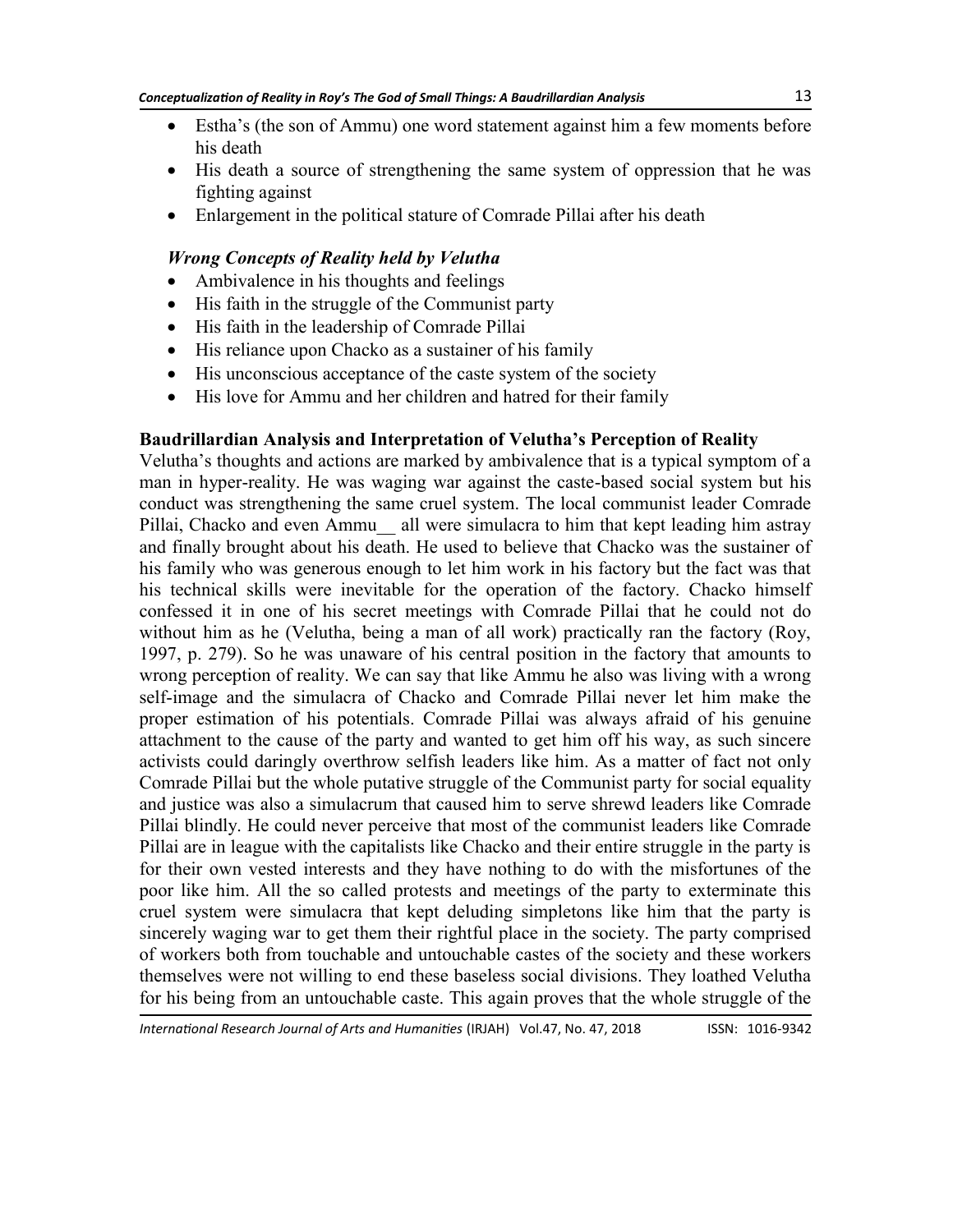party for social equality and justice was a simulacrum, as not only the leaders but also the party workers were not willing to establish this equality and justice among their own ranks that they ironically were trying to establish in the society. In spite of knowing these facts Velutha kept serving the party and its selfish leaders that amount to strengthen the same system of exploitation that he was fighting against. This reflects his emotional and intellectual dependence upon his exploiters who kept deluding him with fabricated reality. Baudrillard (1983, 1997) points out that often in our social system, first a reality is killed and then it is artificially resurrected through false signs, just to befool people that it still exists. Such an artificial resurrection of a dead reality is the simulacrum of the third order in which a sign makes you believe in the existence of a reality that actually has long died and does not exist behind the sign anymore (1983, pp. 13-15). The struggle of the communist party is also an example of this third order of simulacrum. The leaders like Comrade Pillai were using the power of the party to materialize their own vested interests but the simpletons like Velutha always believed that all the meetings, processions and public demonstrations of indignation of the party are to get them justice equality and liberty in the society.

The process of creating simulacrum is called simulation. According to Baudrillard (1983, 1997) only those people can carry on the process of simulation who know that there is no reality behind the sign. But since common people still believe that there is some reality behind the sign so they are duped and controlled by those who know that actually there is none (1983 p.11). Comrade Pillai knew this fact. He knew that struggle of party is a simulacrum as the leaders and workers of the party themselves despise each other on the bases of class and caste then how can they eradicate social inequality and injustice.

Baudrillard theorizes (1983, pp. 26-29) that morality is also a dead reality and whenever the concept of morality is revived in these postmodern times its purpose is to carry on yet another immoral enterprise. He points out that immorality needs the superstructure of morality to carry on its vicious operation (1983, pp. 26-30). Such resurrection of the false signs of dead morality again exemplifies third order of simulacrum. Comrade Pillai's vociferous protests over Velutha's death exactly illustrate this idea of Baudrillard. These protests were false and simulacral as they were being led by Comrade Pillai who in a way himself was an accomplice in Velutha's murder, for he knowingly let Velutha be murdered by police. But the simpleton party workers did not know this fact. Resultantly it heightened his political stature in the party and in his own locality. Baudrillard (1983, 1997) pinpoints that a system of exploitation, sometimes kills its own supporter to have a new lease of life from his blood. Velutha's death exactly served the same purpose as it paradoxically strengthened the same system of oppression and exploitation against which Velutha was struggling.

The axiom of Baudrillard's theory is that signs often present distorted reality or often make us believe in a false idea, thus the pursuit of reality through signs is a futile task (1983, 1997, Lane, 2001). The conditions in which Velutha was caught by the Police comprehensively exemplify this axiom. Ammu's family filed a false FIR against him that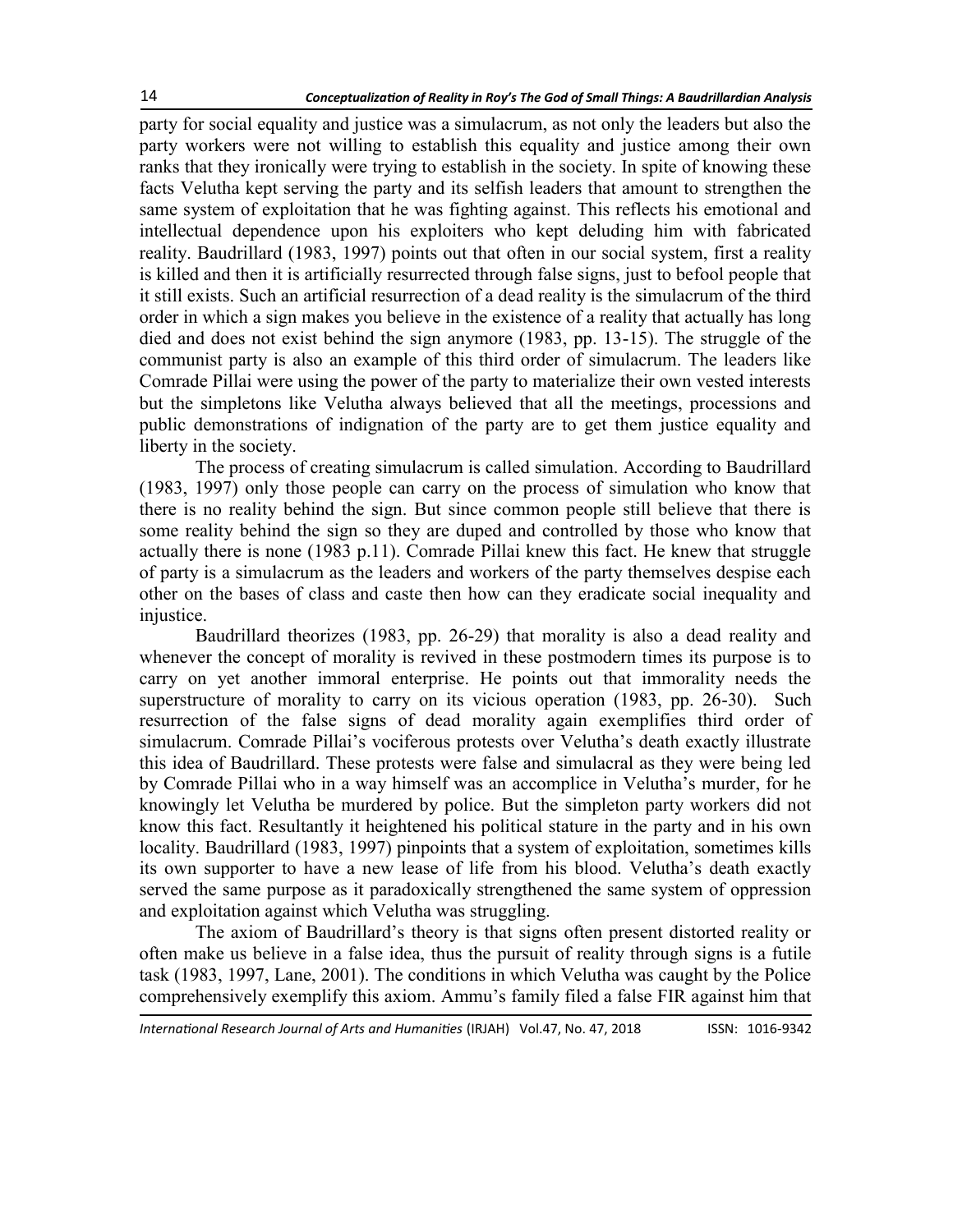he (Velutha) assaulted Ammu to rape her and have kidnapped the children. The children on that day had fled from the house as a protest against their elders' harsh and pathetic behavior. Coincidentally they took refuge in that very house where Velutha was hiding. Both Velutha and children were unaware of one another's presence in the house. But when police found them together under the same roof all the false allegations laid against Velutha seemed true to police. Thus the apparent signs led them to draw wrong conclusions that finally brought about Velutha's death.

### **Conclusion**

Our first question was that what factors caused these characters to perceive reality wrongly and serve the interests of their exploiters consciously or unconsciously and our study found out that these characters perceived reality wrongly because they always looked at things according to the standards of society. Their upbringing and cultural influences had conditioned them to follow these yardsticks. This is why in spite of feeling these concepts of reality dissonant with the truths that their hearts perceived, they kept acting according to these concepts. Since these standards of truth and reality are determined by the exploitative forces to suit their selfish agenda so Ammu and Velutha kept serving the interests of exploiters consciously or unconsciously.

Our second question was that how hyper-reality resulting from this wrong perception of reality shaped their lives. Our study finds that being in a hyper-real state of mind, never addresses the crucial issues of their lives objectively. They always left things on the mercy of time considering them helpless and circumscribed. The decisions that they made were not decisions but instinctive reactions to injustices and brutalities committed to them. They never realized their real worth and this sense of helplessness never let them make conscious and daring decisions to break the spell of hyper-reality.

Our third question was that how these simulacra and hyper-reality led to the end of dialectics in their lives. And the study points out that the conduct and lifestyle of Velutha and Ammu was exactly according to the desires of their exploiters, hence there was no possibility of any positive change in their lives that amounts to the end of dialectics in Baudrillardian terminology. The case of Velutha exemplifies that being disconnected with reality even in their acts of revolt against the system of oppression they were controlled and guided by their oppressor and all their acts of resistance ironically strengthened and perpetuated the hegemony of their exploiters.

The data analysis and interpretation and the answers to the research questions lead to the conclusion that our life style is often the result of our self-image and the concepts of reality that usually people indoctrinate to us. We often view ourselves and the social realities around us according to the standards popular in society. Resultantly we behave the way society wants us to behave. This deprives us of our freedom of thought and action as all our actions are in accordance with the conventions of the society.

Meditating upon the social norms and standards of behavior Michel Foucault points out that such standards of truth are determined by the powerful elite class of the society (cited by Narang, p.27). Such standards and ways of thinking are often the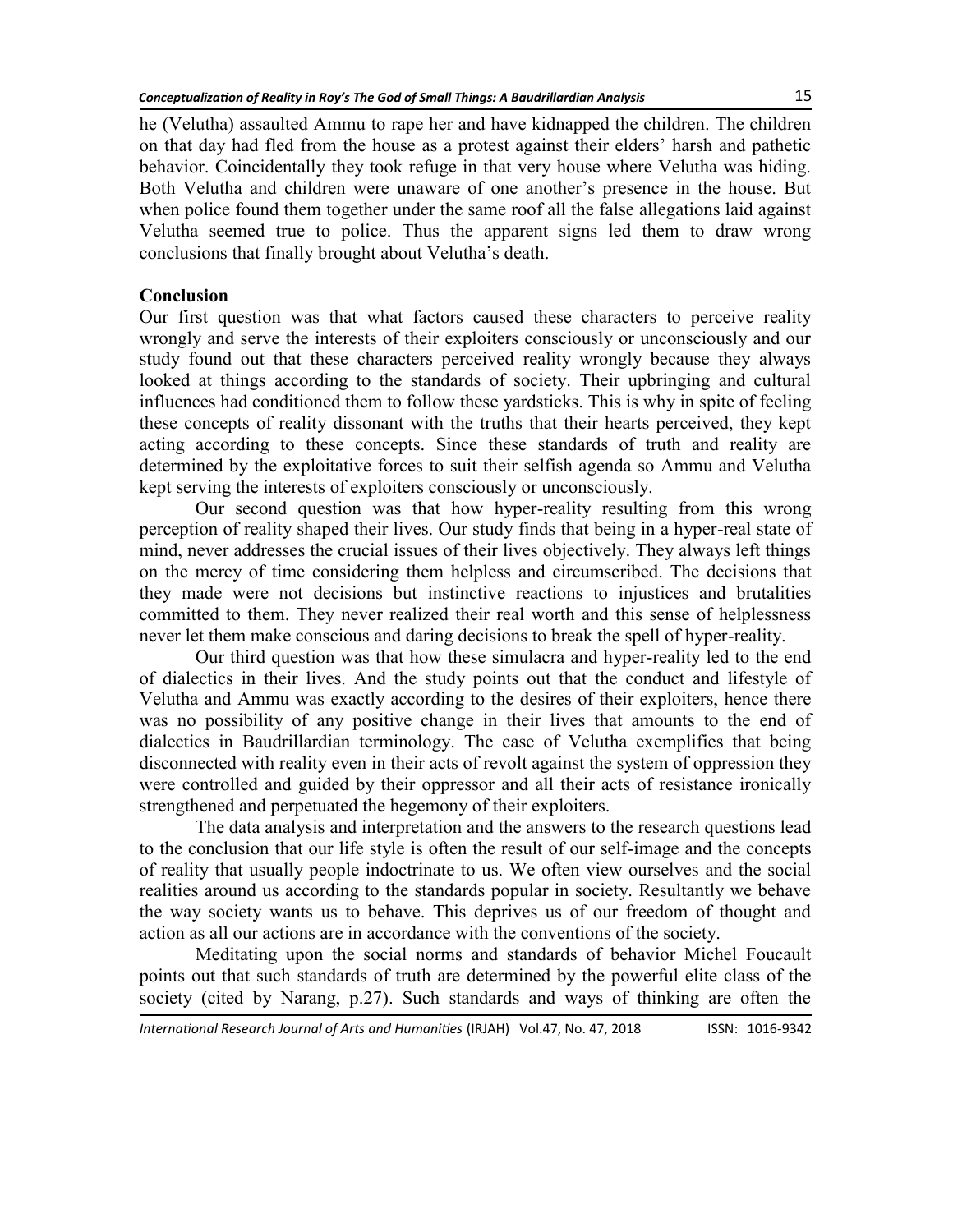simulacra fashioned by the powerful ones in the society to establish their hegemony. These simulacra paralyze us mentally.They shape our lives. Unless we challenge and question these stereotyped ways of thinking we can never get rid of the precession of simulacra as Lyotard (1984) asserts that postmodernism is all about rejecting the prevalent concepts of reality to reach or discover the new ones. For this the pragmatic way of thinking is also an essential that demands that we must shun a belief or course of action if a fair amount of experience proves it worthless and unhelpful in the realization of our goals.

Simulacra and hyper-reality make us feel helpless and circumscribed and cause us to make hasty or wrong decisions that favor our exploiters. Covey (2005,2002) also believe that if things are the stimulus and our decisions are the responses to these things then there should be a reasonable distance between the stimulus and our response to it. This often helps us to discover the true reality behind the simulacra appearance of things. But still there is no guarantee as the only way to know reality is to observe signs that are the result of our experience and observation. Wrong observation or faulty experience may crop up wrong signs that will surely lead to the wrong perception of reality.

## **References**

- **Barry, P. (2002).** *Beginning theory an introduction to literary and cultural theory*. (2nd ed.).
- Manchester, United Kingdom: Manchester University Press.
- **Barthes, R. (2002).** *S/z*. (8th ed.). United Kingdom: Blackwell Publishing limited. Retrieved from http://www.blackwellpublishing.com
- **Baudrillard, J. (1997).** *Simulacra and simulation*. (4rth ed.). Michigan, USA: The University of Michigan Press.
- **Baudrillard, J. (1983).** *Simulations*. Trans. Paul Foss, Paul Patton and Philip Beitchman. U.S.A: Semiotext [e].
- **Best, S. (1994).** *The Commodification of reality and the Reality of the Commodification: Baudrillard, Debord and Postmodern Theory.*A Critical Reader (UK. Blackwell).
- **Borgmann, A. (1999).** *Holding on to reality. Chicago*: The University of Chicago Press.
- **Cahoone, L. (2003).** *From modernism to postmodernism*. (2nd ed.). Cornwall, United Kingdom: Blackwell Publishing limited.
- **Charles, B & Albert, S. (1959).** *Course in General Linguistics*. New York City: The Philosophical library, Inc 15 East 40<sup>th</sup> Street.
- Covey, S. (2005). The 8<sup>th</sup> Habit (Urdu translation by Tahir Mansoor Farooqui. Lahor, Pakistan.: Takhlikat.
- **Covey, S. (2002).** *Seven Habits of Highly Effective People (Urdu Translation by Dr. Zafar Mirza* (1st ed.). Lahore, Pakistan: Takhlikat.

*International Research Journal of Arts and Humanities* (IRJAH) Vol.47, No. 47, 2018 **ISSN: 1016-9342**